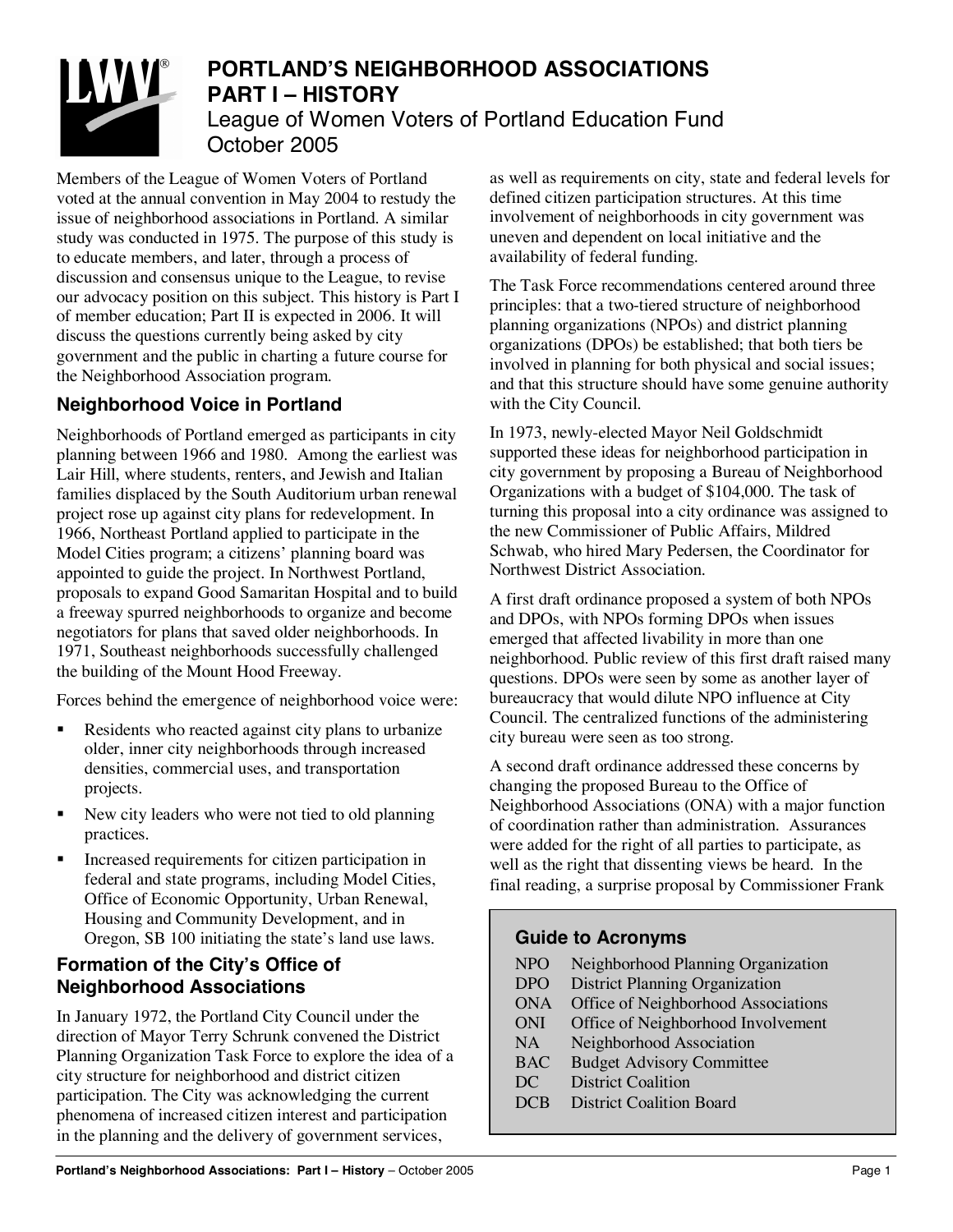Ivancie deleted the entire section of DPOs. The revised ordinance passed by a vote of  $4 - 1$ . As implementation of the ordinance got underway in April 1974, the city passed a plan to try out district field offices in three areas of the city where federal resources for this purpose were not available.

The ordinance was revised again in 1975 to replace the process of city-recognition for neighborhood associations (NAs) with a requirement that NAs meet minimum standards. These standards included banning discrimination based on race, creed, color, sex, or national origin; that NAs adopt written procedures for dissent and grievances; and that NA bylaws be on file with ONA. NAs were responsible for general notice and public information on elections and planning efforts, holding open meetings, and having open access to information. In addition, NAs were to include affected city agencies in planning efforts, and to cooperate with city agencies in seeking outside funding. ONA was charged with information sharing, liaison services between NAs and city agencies, and educational and technical assistance to NAs.

## **Early Years of ONA**

The city's neighborhood system was centered on neighborhood associations, with the purpose of both ONA and the various district offices to support and enhance the work of the NAs. Two important advocates were Mayor Neil Goldschmidt, who was elected on a platform of supporting neighborhoods, and Mary Pedersen, who was hired in 1973 to draft the ordinance initiating the City's neighborhood system. She became the Coordinator of ONA when the initiating ordinance passed in February 1974, serving until 1979.

Neighborhood Plans: The city's NA system was introduced in the same era as Oregon's land use law, SB100, which required citizen participation in community planning. The ordinance set the stage for a more formalized relationship between the Planning Bureau and NAs. Under the adopted plan, city agencies were responsible for notifying NAs 30 days prior to a decision affecting a neighborhood, including NAs in all planning efforts affecting neighborhood livability, assuring the plans recommended to the city by NAs have a public hearing, and that any changes be sent to the NA. NAs were responsible for notifying city agencies about any planning efforts, sharing information, and cooperating with city agencies.

Neighborhood Needs: One of several important achievements in these early years was getting the neighborhoods involved in the city's budget process. "One of the biggest beefs the neighborhoods had was that they could not get the Bureaus to listen to what their needs were," according to Pedersen.

ONA worked for a process to include NA requests in the city budget process in time for the bureaus to investigate them and consider neighborhood priorities. This was the beginning of the neighborhood needs process. However, neighborhood needs did not always appear in the list of capital improvements in the budget. But because Mayor Goldschmidt supported the neighborhoods, bureaus were asked to be accountable if neighborhood input did not appear in the bureaus' budgets. "This was the thing that made Portland, in my view, at that time so exciting – it was the convergence of good political leadership and active neighborhoods… ." (Pedersen)

Budget Advisory Committees (BAC) were an outgrowth of this movement to have strong citizen input on the budget. There was a desire to follow what happened after the neighborhood needs were submitted. Advisory committees for each of the city bureaus were introduced by Mayor Goldschmidt in 1974, and were formally adopted by the City Council in 1980. By 1983, fifteen BACs existed. A larger steering committee, the Bureau Advisory Coordinating Committee, comprised of chairs of the BACs, was created to oversee the BAC process.

District Offices and Contracts for Services: While NAs are comprised of volunteers, support comes from the district coordinators whose job is to provide technical assistance to neighborhoods. As the system took form in the early 1970s, the boards of district coalitions, made up of neighborhood representatives, were the ones to interview and select the coordinator for their area. District offices were funded through a contractual arrangement with ONA. In a review of contractual agreements in the late 1970s, City Council reserved the right of final say in the approval of these agreements.

## **ONA's First Decade**

By 1979, there were 60 active neighborhood associations in Portland, and the city's planning process and neighborhood efforts were aligned with major accomplishments across the city in neighborhood revitalization. Frank Ivancie was elected Mayor in 1980 and ONA was under pressure to show the system functioned smoothly and efficiently. With the number of NAs growing, ONA needed to increase the administrative capacity of district offices to support the NAs. Each area of the city was different and no standard approach was possible. The second ONA director, Patty Jacobsen, emphasized training for bureau staff, especially in planning and transportation. In 1983, Mayor Ivancie, fearing loss of City Council authority, proposed cutting the district offices from the budget. He was deluged by neighborhood activists and reversed his position.

Crime Prevention, at first a federal program, came under ONA's umbrella in 1984. ONA's approach emphasized identification of public safety issues, NA training, safety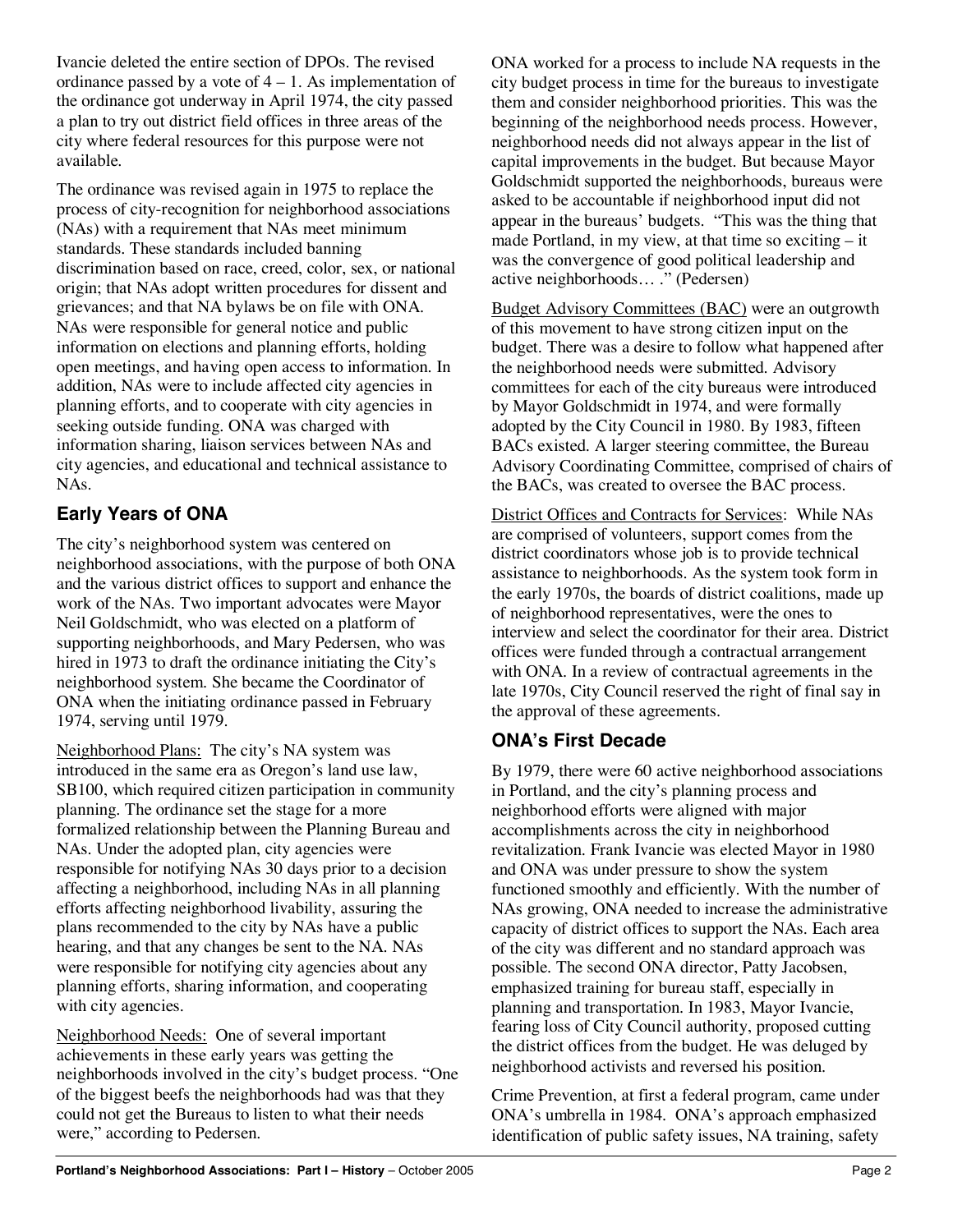alerts, and block watches. Outreach workers were a bridge between neighborhoods and the Police Bureau. The Neighborhood Mediation Program was also offered through ONA and focused on resolving disputes between neighbors, especially landlord/tenant issues.

### **ONA Guidelines**

The next 10 years brought many questions concerning ONA's purpose and survival. The recession of the 1980s brought public expenditures under increased scrutiny. Annexation of East Portland became an issue, with residents in this area questioning ONA's agenda. By 1984, the dynamics within the North Portland Citizens Committee were becoming problematic. Sarah Newhall, the ONA director from 1985-89 (who served under Mayor Bud Clark) sought to fortify the program against such threats through the adoption of more uniform, commonly understood rules. She convened a Policies and Procedures Review Committee in December 1985; the outcome of this effort was the first Guidelines document to supplement the 1975 ONA ordinance. (District offices had never been included in the ONA ordinance and clarification of their function and other issues was needed.)

Specifically, the "Guidelines for Neighborhood Associations, District Coalition Boards (DCBs), and the Office of Neighborhood Associations" outlined in great detail the expected functions of each tier of the system and, "the procedures for the smooth functioning of this neighborhood program." Requirements for cityrecognition of NAs and eligibility for ONA services included open membership, bylaws on file at ONA, clear boundaries, non-discrimination, voluntary dues (if any), provisions for grievances, meeting requirements for the membership, and abiding by Oregon statutes on open meetings and public records. In addition, the following provision was included:

*To have a voice in setting goals and priorities for a District Coalition Board, and to determine the allocation of that DCB's resources, a Neighborhood Association must participate as a member of its District Coalition Board. (Guidelines, 1987, pg. 2)*

The 1987 Guidelines also outlined roles and responsibilities of District Coalition Boards, which included developing an annual work program, and filing progress reports on accomplishments twice a year. It is said by NA activists that Southeast Uplift Neighborhood Services was the model for the district coalition tier outlined in the 1987 Guidelines.

The Guidelines were controversial; many saw the need to formalize the system, but districts that saw a change being imposed were opposed. In two areas, the rules for DCBs centralized the neighborhood system. DCBs were

required to develop a yearly work plan to be reviewed by ONA, and NAs, in order to receive funding, were being asked to work together at the district level.

Shortly after the Guidelines were adopted, City Code Chapter 3.96 was rewritten to reflect program changes. In accordance with the requirement that the Guidelines be reviewed every 2 years (changed to every 4 years after 1989), a revision process was initiated in 1989 (completed in 1991), 1997 (completed in 1998), and 2001 (completed in 2005).

It was during the mid to late 1980s that Portland's NA system was part of the Tufts University study, which later selected it as one of five exemplary programs out of 900 in the country for its unprecedented level of commitment to citizen involvement in comparison with other cities nationwide.

#### **Conflict Between ONA and District Coalitions**

By 1986, there were six district coalitions (DCs) in the ONA system with great variety in political dynamics. Three of these were not operating within the roles and responsibilities of DCBs set forth in the Guidelines: North Portland hosted only 2 active NAs; Neighbors West/Northwest was an informal gathering of NAs, dominated by Northwest District Association; recently annexed East Portland was organized through Multnomah County's Community Planning Groups rather than smaller neighborhoods.

In 1989, a budgetary measure abolished the Portland Bureau of Human Resources (BHR) and redistributed three of its commissions to ONA: Portland-Multnomah Commission on Aging, the Metropolitan Human Rights Commission, and the Youth Commission. Rachel Jacky, ONA director from 1989-1993, was the former director of BHR.

During this period, and especially when ONA was under Commissioner Gretchen Kafoury, there was suspicion that ONA was asking the neighborhood system to adopt a human services agenda. Although ONA had met regularly with district coalition leaders since the late 1970s, animosity was growing between these two tiers of the system. ONA contract language became objectionable and sparring with Kafoury's office occurred. Kafoury, coming from a social service/housing background in her "Neighborhood Futures" campaign, tried to focus DC leaders around a social service agenda, which had not been developed by DCB leadership. Northwest formed an alliance with Southwest and East to thwart ONA.

(Another factor behind the lack of a human services role for Portland NAs was the passage in 1983 of Resolution A between the city of Portland and Multnomah County, assigning social service delivery to the county and land use functions to the city.)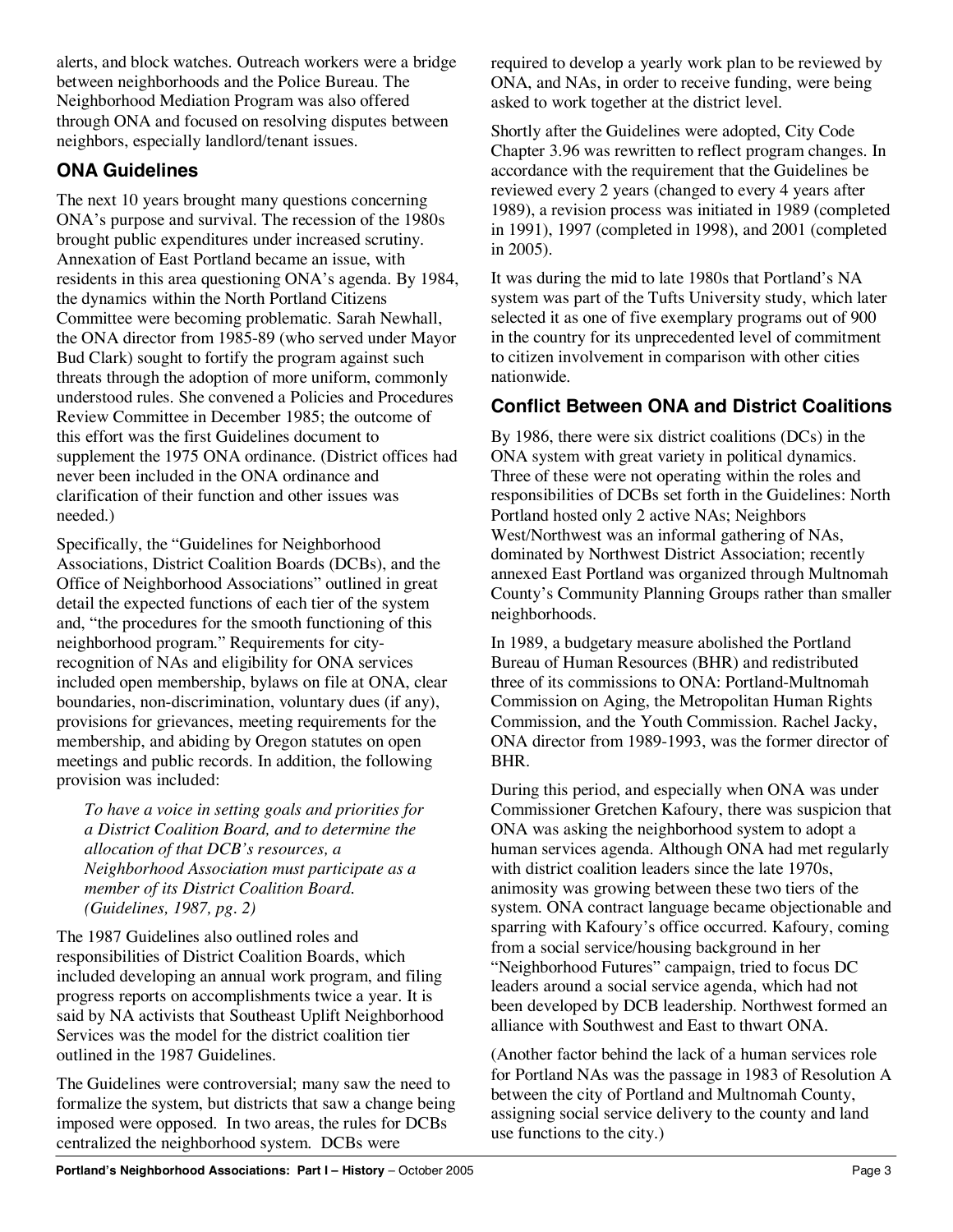## **Dissolution of North and East Portland DCBs**

Increasing conflict within both the North Portland and East Portland districts in the 1990s resulted in the cancellation of ONA contracts and the dissolution of both DCB<sub>s</sub>.

North Portland Citizens Committee (NPCC), which predated ONA, had a pre-1980 history of extensive revitalization efforts, much of which was funded federally. This organization convened general meetings 10 times a year and functioned as a forum for citizens to voice concerns about livability in the area. Following years of audit problems and infighting on the NPCC board, ONA, in 1989, required as a condition of contract renewal that NPCC undergo supervised board trainings. Within NPCC disagreements arose over control of monies, procedural issues, and new bylaws and a schism of the board resulted. Two NAs eventually took legal action against NPCC staff, the board of directors, Commissioner Kafoury and the ONA Director, charging conspiracy. The lawsuit was heard in 1994 and was finally dismissed by the Oregon Supreme Court in 1997. By 1994, a new district office had been formed, which departed from the model in other districts. The same office, North Portland Neighborhood Services, exists today. Instead of holding a contract with the city, it is led by a city staff person who works to boost the organizational capacity of NAs in the district and supports a loose network of NA leaders who no longer function as a District Coalition Board. The NA members set the policies for district operations.

In East Portland, citizen participation began when this area was unincorporated. Seven community planning groups covered the area and formed the Mid-County Coordinating Committee, a fiercely independent group working mostly on land-use planning. Annexation and later sewer connection fees were divisive issues, leaving many East Portlanders leery of city-sponsored efforts such as ONA. There was resistance to changing community planning groups into the city's NA model. Pro- and antiannexation sentiments continued to split the East Portland District Coalition, which had formed in 1990. In a long tale of ego clashes, disagreements over district staff, and boundary disputes, ONI Director Diane Linn in 1996 told the DCB that without a vote of support from participating NAs, the district coalition contract would be dissolved. This occurred and eventually a district office like the North Portland office was formed. Staff are city employees through ONI, and NAs work together in a more loosely connected group than the non-profit organizations in the other five DCs of the city.

# **ONA/ONI 1992 – Present**

The last 13 years have been characterized by many efforts, mostly community-wide, to evaluate the purpose and future direction of Portland's NA program. They are

indications of the increasing difficulty in articulating ONI's identity and role. Questions include whether the NA system provides comprehensive citizen participation for the city and how the involvement of groups outside the NA system can be included.

- In 1992, Neighbors West/Northwest DCB initiated a strategy session of DCB activists to demonstrate to ONA the range of interests among DCs, and the unlikelihood of success with any ONA-initiated agenda.
- ! Portland's Neighborhood Congress in 1993 was a three-day meeting attended by over 400 activists who produced 39 resolutions to improve Portland's NA system. Although these resolutions were not enacted, the Congress demonstrated the fervent community interest in sustaining and improving the NA program.
- In 1995, the Task Force on Neighborhood Involvement (initiated by City Council resolution in 1994) was composed of 25 members from neighborhood, district, and other non-neighborhood interest groups. Its wide purpose was to examine the city's NA structure in relation to citizen involvement, encouraging participation from the full diversity of Portland's communities. Here a new concern was first voiced, not just over access to the table, but about who was sitting at the table. This task force was also charged with reviewing and revising the ONA Guidelines. It was this effort that changed the Office of Neighborhood Associations to the Office of Neighborhood Involvement (ONI). Most of the Task Force recommendations were dependent on new revenues, which were not forthcoming.
- ! ONA conducted Neighborhood Summits from 2000 through 2003, which produced recommendations for NA program improvements. After 2003, the practice ended because of budget cuts.

More recent efforts to review the role and structure of the NA program, and the city's effort in citizen participation in general have included:

- ! Guidelines Review Empowerment and Assessment Task Force (GREAT Committee): Formed in 2001, this committee undertook the task of revising both the ONI Guidelines and City Code Chapter 3.96 (last revised in 1987). The resulting documents, adopted in August 2005, make minor changes, and the guidelines are renamed minimum standards.
- ! Public Involvement Task Force: This group was appointed by the City Council in 2002 to develop citywide public involvement standards for all city bureaus. This was the result of acceptance by the City Council in 2001 of Administrative Services Review Process. This task force, comprised of 31 members representing a wide spectrum of communities in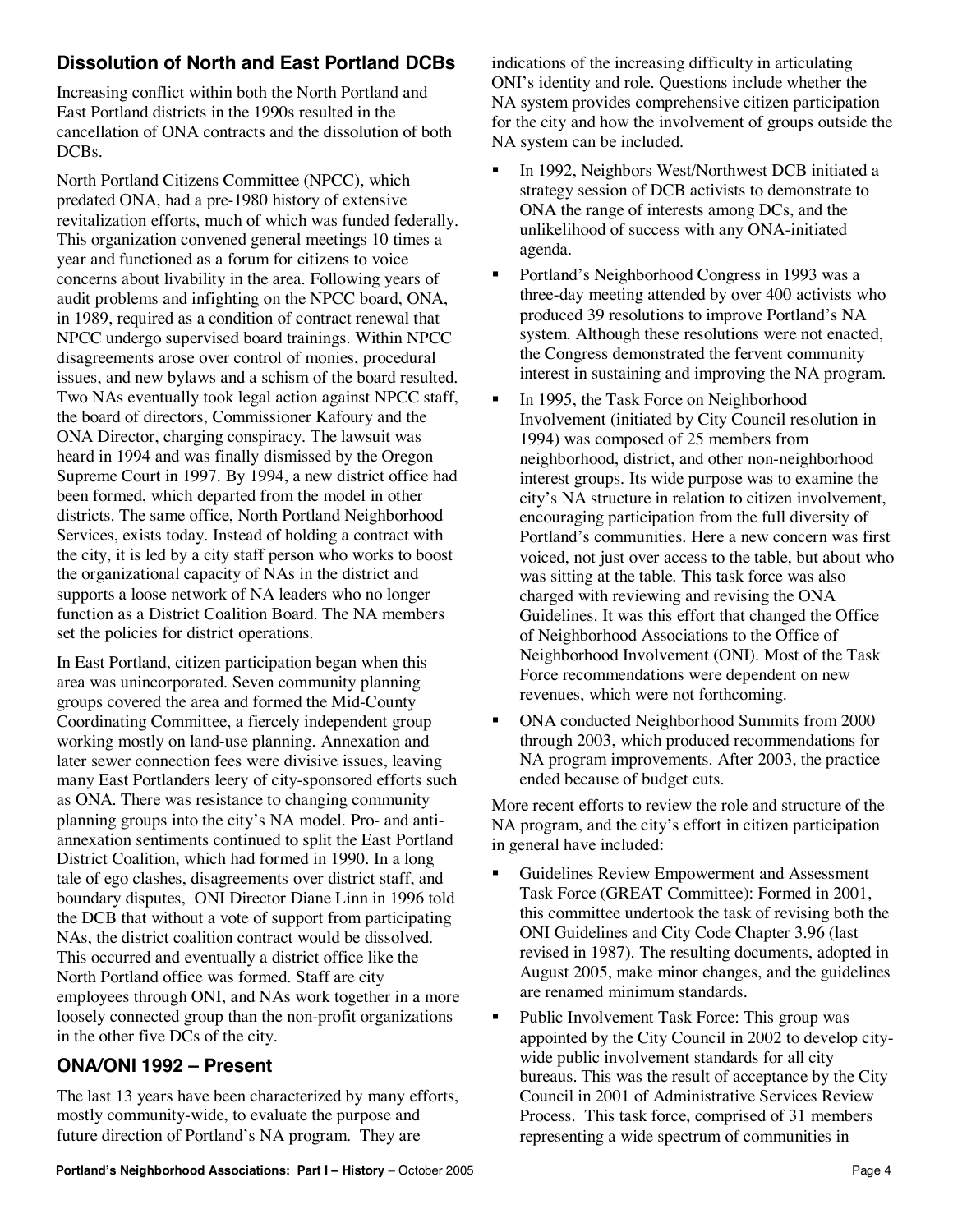Portland, produced a draft report with 30 recommendations dated March 24, 2004.

! Bureau Innovation Project (BIP): In May 2005, recently-elected Mayor Tom Potter released a list of 20 recommendations created by city employees to improve city government services to citizens. Two recommendations (8 and 9) pertain directly to Portland's citizen participation program: 8. Redefine the Office of Neighborhood Involvement to revitalize citizen participation.

9. Develop citywide public engagement standards to ensure a coordinated public outreach effort that reaches all citizens.

Each of the 20 recommendations is assigned to a committee work group to develop an implementation strategy. Committees are to be composed of city staff and community members.

ONI Budget: The ONI budget for the NA program has been mostly flat for the last 10 years. Under Mayor Vera Katz, several programs were added under the ONI umbrella, including mediation, information and referral, graffiti control, liquor licenses, community residential siting, the downspout disconnect program, noise control, and neighborhood inspections. In 2005, ONI's total budget was approximately \$7 million, with about \$1.4 million for the NA system. A \$350,000 budget cut caused ONI to eliminate several positions at the central office. District coalition office budgets were not part of the budget cut, although their budgets have also remained mostly flat despite increases in operational expenses. District offices are currently operating under five-year contracts that expire in 2007. District budgets range from \$150,000 to \$280,000 and are supplemented by funding raised by the DC offices through grants and other fundraising. The size of budgets of the DCs is mostly historical, based on program size rather than demographics of the district. Within the DC budget is funding for NA efforts in communication with neighborhoods. The allocation is approximately \$1,000 per NA, although some DCs distribute this allocation directly to the NAs and others publish a district wide newsletter. NA's only city funding is this allocation. Any additional revenues are raised individually. The size of the NA budgets varies widely, ranging from zero, if the city communication allocation is pooled at the district level, to large budgets raised through projects such as home tours or rental of property owned by NAs.

Bureau Advisory Committees and Neighborhood Needs: The BAC system, at its height in the late 1980s, has fallen out of use today. This occurred around 1992 when, under Mayor Vera Katz, a biennial budgeting process was instituted. This stretched volunteer commitment as well as ONA's staffing obligations, and the BAC program faded away. (One exception is the ONI BAC, which was

reinstituted by ONI Director David Lane in 1999.) The neighborhood needs process is also no longer used, and NAs are invited into the budget process with other citizens after proposed budgets have been released to the public.

Crime Prevention: Both the City Police Bureau and ONI have administered crime prevention programs, although each has used its own process. At ONI, crime prevention staff worked out of DC offices. In the 1980s, when concern grew over gang-related activity, there were 17 crime prevention officers at the DCs. With budget constraints after Measure 5, many crime prevention staff worked on livability issues as well. At this time there was a proposal to pull all DC crime prevention staff into the Police Bureau. The NAs were not supportive. The compromise was to centralize the DC crime prevention staff at the ONI central office where it remains today, with designated assignments to district offices.

### **NA Program Today**

The NA program today consists of 95 Neighborhood Associations covering the entire city. These NAs vary widely in number of board and general meetings each year, projects undertaken, issues addressed, communication efforts, and attendance. Their accomplishments in neighborhood revitalization and livability are by far too numerous to catalogue. Neighborhood activists observe that the extent to which citizens participate in NAs is dependent on emerging issues and the quality of the NA organizers, but that each neighborhood of the city has the organization in place to mobilize citizen involvement when needed. Moshe Lenske, long-time neighborhood activist, comments that the NA structure has been in place long enough that the population has a subconscious understanding that NAs exist and citizens can act and will act. This consciousness improves the responsibility of government services.

Today, seven district offices support 90 of the NAs through technical and organizational assistance. Two, North Portland Neighborhood Services and East Portland Neighborhood Office, are city-staffed and services are shared by a loose network of NAs. Four district offices are nonprofit, incorporated coalitions of NAs run under the leadership of a board of directors consisting of a majority of NA representatives and other at-large members. In these four offices staff are hired through the corporate body. These coalitions are Southwest Neighborhoods Inc., Neighbors West/Northwest, Southeast Uplift Neighborhood Program, and Central Northeast Neighbors. One district office is a hybrid of these two models: Northeast Coalition of Neighborhoods has a city staff director (in a holdover from the staffing structure of the Model Cities Program) with other staff and overall operations under the auspices of the nonprofit corporate board.